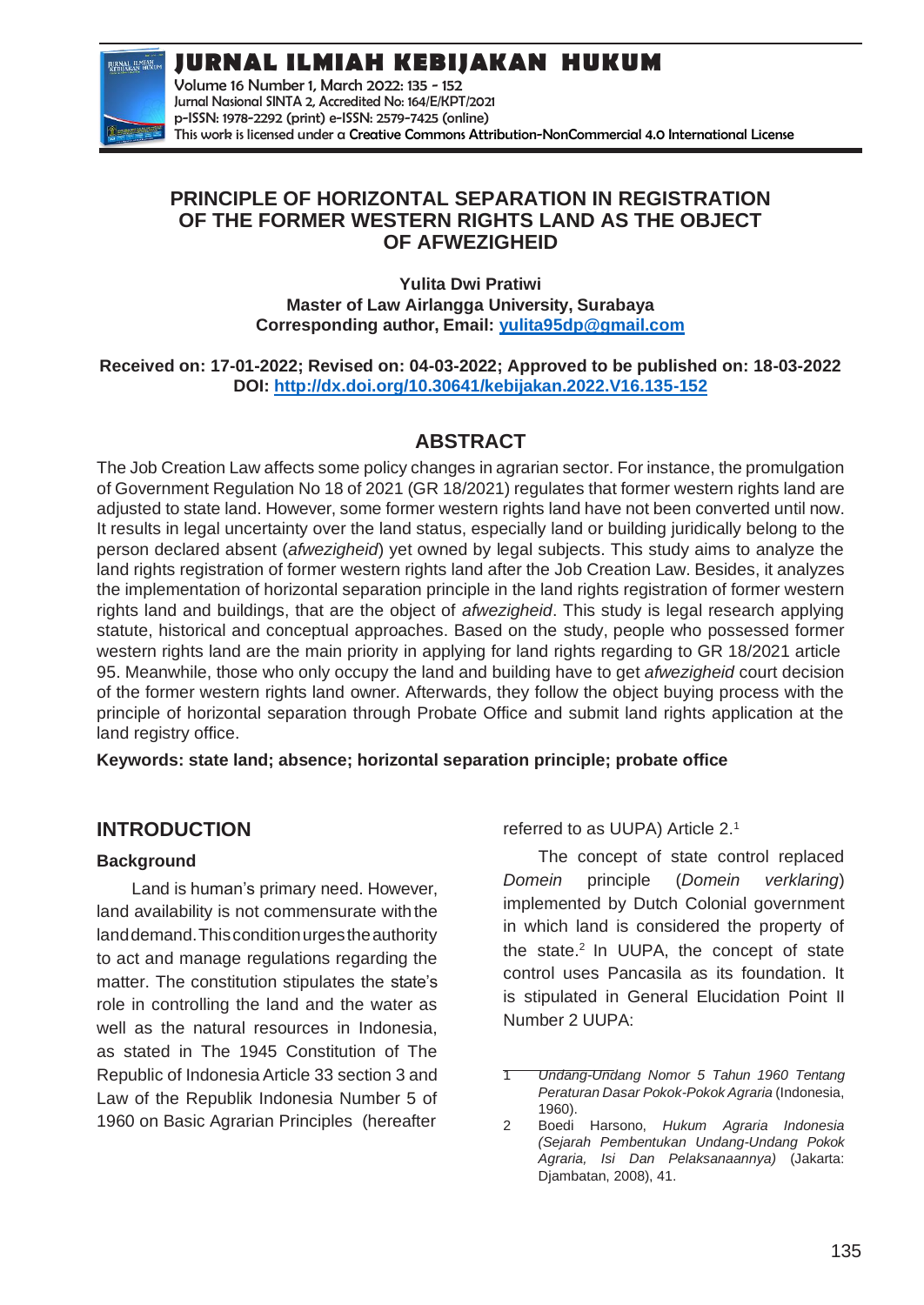"*not necessary and not appropriate for the State of Indonesia to act as landowner. It is more appropriate for the State, in its capacity as the people's organization of power, to act as Authority Body (Badan Pengusaha)."*

The state's right to control land is based on the rights for Indonesian people to own land. It is essentially an affirmation of the implementation of the state's authority duties which contains public law elements.<sup>3</sup> One of the state's authorities is to regulate and administer the allocation, the use, the preparation, and the preservation of land. Therefore, the state needs regulations and policies as the instruments to control state land.

The desire to create better legal policies must correspond with the efforts to actualize good regulations according to the circumstances and situations at a time. State policies through the competent institution to establish the desired regulations are expected to be usefull to accomodate public interests and aspirations.<sup>4</sup>The law make acontribution in the form of guaranting the compliance and legal certainty over the results of public agreements. Without the legalization of the law, the implementation of the policy will not be effective. <sup>5</sup>On the other hand, the low level of public participation will make the state apparatus unable to produce appropriate development policies.<sup>6</sup>

- 3 Urip Santoso, *Hukum Agraria & Hak-Hak Atas Tanah, Kencana* (Jakarta: Kencana, 2008), 77.
- 4 Nizar Apriansyah, "Peran Pemerintahan Dalam Pembentukan Kebijakan Hukum," *Jurnal Ilmiah Kebijakan Hukum* 10, no. 2 (2016): 187–196.
- 5 Syarif Budiman, "Analisis Hubungan Antara Hukum DanKebijakanPublik :StudiPembentukan Uu No . 14 Tahun 2008" *Jurnal Ilmiah Kebijakan Hukum* 11, No. 14 (2017): 109–119.
- 6 Taufik H. Simatupang, "Peran Perancang Peraturan Perundang-Undangan Kantor Wilayah Kementerian Hukum Dan HAM Dalam Rangka Harmonisasi Peraturan Daerah," *Jurnal Ilmiah Kebijakan Hukum* 11, No. 1 (2017): 12–25.

Land utilization policy for the greatest prosperity of the people is a "condition sine qua non". State intervension is required to sucessfully reach this goal.<sup>7</sup> The state's authority is also applied to state land with former western rights land category which were not submitted for confirmation of conversion until September 24, 1980.

According to Rikardo Simarmata, a government administrator does not want the coexistence of state law and customary law in regulating land. It is indicated by evading conversion methods (affirmation, recognition) and replacing it with recognition in the registration of former customary land, and the registration of land with hereditary rights to use as ownership rights. Behind this situation, the state have a great ambition to make land registration as a way to create unified national agrarian law.<sup>8</sup>

It is indisputable that many former western rights land have not been converted until 1980. In accordance with Kepanjen District Court Verdict Number: 774/ PdtP/2020/PN.Kpn on 1 April 2021, the court settled that owner of 590  $m<sup>2</sup>$  land and building area of 112m<sup>2</sup> in Malang, is declared absent (*Afwezigheid*). The appeal was filed by someone who was asked to occupy the land and the building since 1940. However, when the person wanted to apply for land rights, he cannot find the owner. This former western rights land cannot be converted according to Regulation of Minister of Agrarian Number 2 of 1962 on Basic Agrarian Principal Law Implementation Provisions jo. Regulation of Ministry of Agrarian Number 2 of 1962 on Conversion Confirmation Indonesia Former

<sup>7</sup> Ahyar Ari Gayo, "Perlindungan Hukum Hak Atas Tanah Adat (Studi Kasus Di Provinsi Aceh Khususnya Kabupaten Bener Meriah)," *De Jure jurnal penelitian hukum* 18, no. 3 (2018): 15.

<sup>8</sup> Rikardo Simarmata, "Orientasi Negara Dalam Pendaftaran Tanah Adat Di Indonesia," *The Indonesian Journal of Socio-Legal Studies* 1, no. 1 (2021), 31.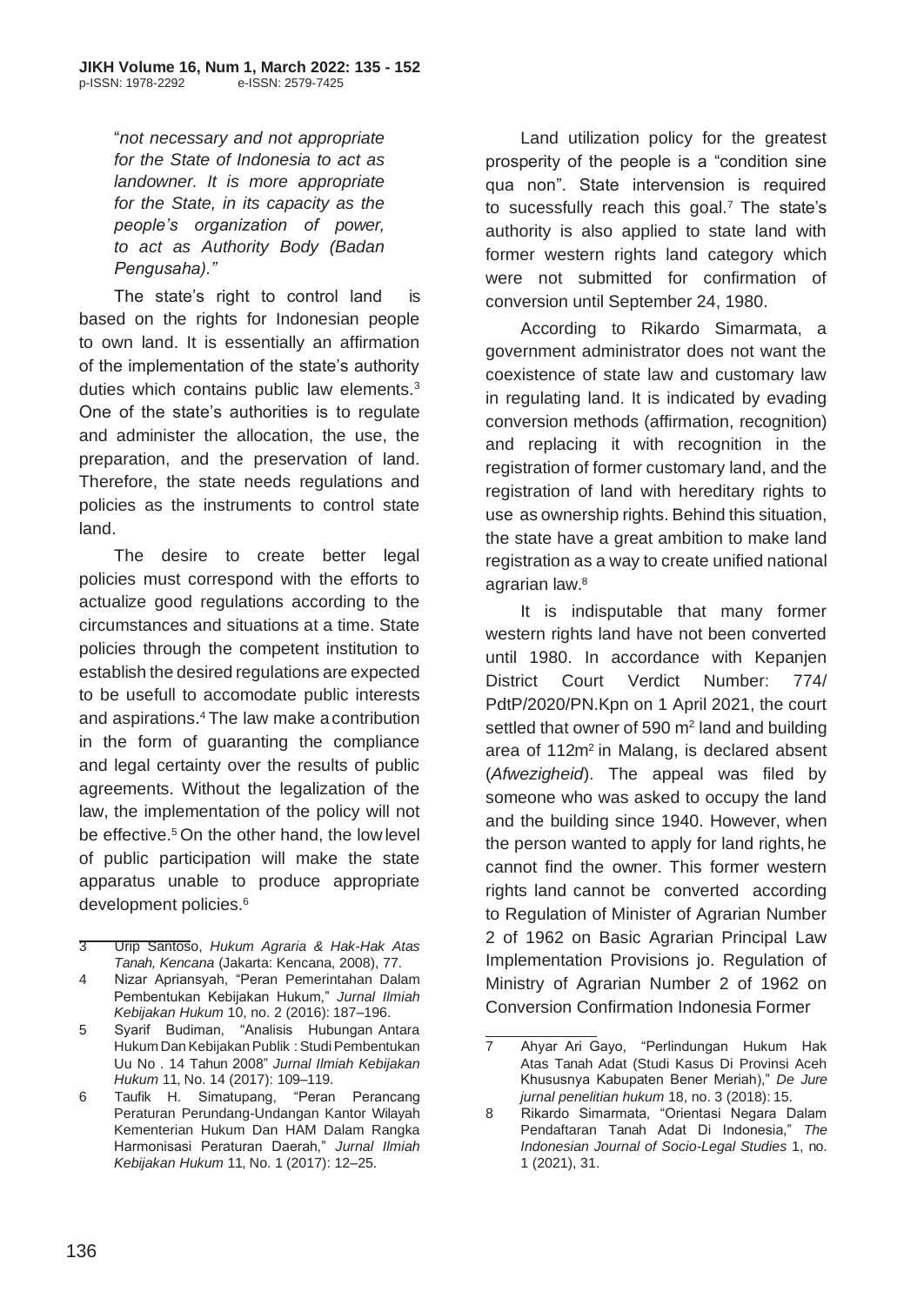Land Rights Registrations, thus the land became State Land

The establishment of Law Number 11 of 2020 on Job Creation aims to increase the investment and business ecosystems, as well as influence land policy. Job Creation Law is constructed through omnibus law method. With omnibus law, the state government will simplify the convoluted and lengthy regulations.<sup>9</sup> The requirement of the regulation using omnibus law is based on the synchronization of the written and unwritten law. The architecture of the Application of Omnibus Law in its implementation on National Law requires a progressive approach.<sup>10</sup>

Examples of land regulations in Job Creation Law are stipulated in Article 142 and Article 185 point b. In relation to land policy, it is promulgated in Government Regulation No 18 of 2021 on Right to Manage, Land Right, Apartment Unit, and Land Registration (PP 18/2021) on 2 February 2021.<sup>11</sup> Even though the Decision of Constitutional Court Number 91/PUU-XVIII/2020 on 25 November 2021 open plenary meeting declared Job Creation Law unconstitutional and do not have the legally binding power unless understood as "unrevised in 2 years after the promulgated", the law *a quo* is still valid until the revision within 2 years.<sup>12</sup>

Government Regulation Number 18 of 2021 (PP 18/2021 ) regulates policy direction in strengthening rights to manage,

land right, apartment unit, granting of right to underground space, including acceleration on electronic-based land registration. Interestingly, notwithstanding the statement in the Article 95 PP 18/2021 regulates that former proof such as written paper of former western rights land is invalid and the and status is owned by the state. Whereas, it is common to find people who still own former western rights and acknowledge it as proof of legitimate ownership. This regulation is made to organize land tenure but in the other side it can cause agrarian conflicts due to ownership inequality, control, and agrarian resource management, or called agrarian structural inequality. Characteristic of disputes and conflicts in agrarian structural inequality are stated as follows:<sup>13</sup>

- a) Chronic, massive and widespread; legal, social, political and economic dimensions
- b) A structural agrarian conflict, where government policies in land tenure and use and management of natural resources management are the main problems;
- c) The issuance of business permits for land use and management of natural resources does not respect the legal diversity as the basis of the land tenure rights of the community;
- d) Violating Human Rights

The principle of vertical attachment (*verticale accessie beginsel*) is not adopted in National Agrarian Law because various sources lean to the other broadly adopted principles that is the principles of horizontal separation (*horizontale scheiding beginsel*).<sup>14</sup>

<sup>9</sup> Eko Noer Kristiyanto, "Urgensi Omnibus Law Dalam Percepatan Reformasi Regulasi Dalam Perspektif Hukum Progresif" *Jurnal Penelitian Hukum* 20, no. 2 (2020): 233–244.

<sup>10</sup> Ditta Chandra Putri, Ahmad Ulil Aedi, Sakti Lazuardi, "Arsitektur Penerapan Omnibus Law Melalui Transplantasi Hukum Nasional Pembentukan Undang-Undang" *Jurnal Ilmiah Kebijakan Hukum* 14, no. 2 (2020): 1–18.

*<sup>11</sup> Peraturan Pemerintah Republik Indonesia Nomor 18 Tahun 2021 Tentang Hak Pengelolaan, Hak Atas Tanah Satuan Rumah Susun Dan Pendaftaran Tanah*, 2021.

<sup>12</sup> MKRI, *Putusan Mahkamah Konstitusi Nomor 91/ PUU-XVIII/2020* (Indonesia, 2021).

<sup>13</sup> Ahyar Ari Gayo dan Nevey Varida Ariani, "Penegakan Hukum Konflik Agraria Yang Terkait Dengan Hak-Hak Masyarakat Adat Pasca Putusan Mk No.35/Puu-X/2012," *Jurnal Penelitian Hukum De Jure* 16, no. 2 Juni (2016): 157–171.

<sup>14</sup> Sri Harini Dwiyatmi, "Asas Pemisahan Horizontal (Horizontale Scheiding Beginsel) Dan Asas Perlekatan (Verticale Accessie) Dalam Hukum Agraria Nasional," *Refleksi Hukum: Jurnal Ilmu Hukum* 5, no. 1 (2020): 125–144.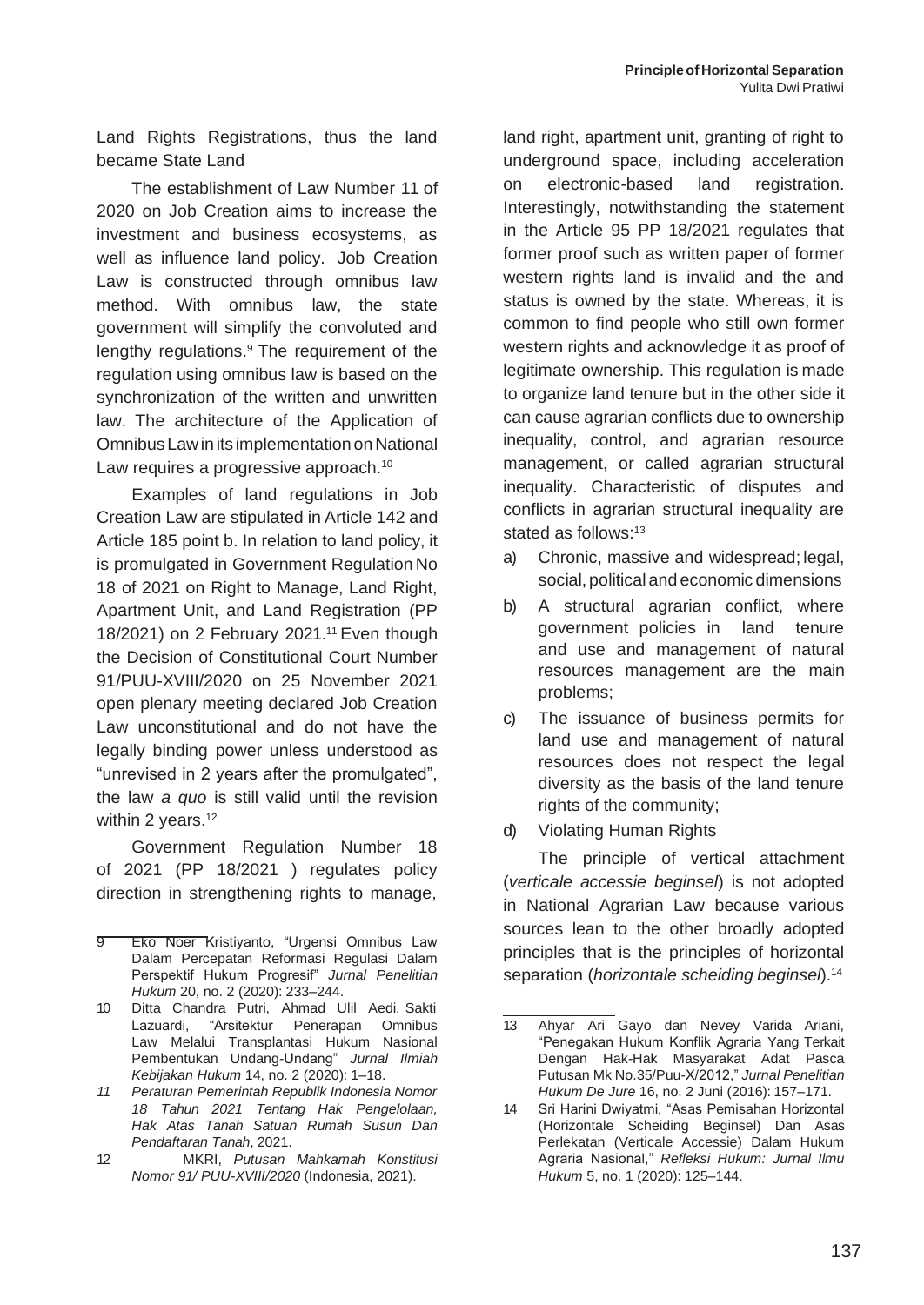The implementation of the principles of horizontal separation in State Agrarian Law accommodate customary law, and allow different subject of rights for the land and the building.

According to Boedi Harsono, in the principles of horizontal separation, the subject of the right to land can be different from the subject of building ownership. Thus, land and buildings will be subject to different laws. Land will be subject to land law, while the building will be subject to indebtedness law that regulates control of non-land objects.<sup>15</sup> Therefore, land law adheres to the principles of horizontal separation in mutatis mutandis which indicates that a building is not in unison with the land. It renounces the attachment principles in Article 500 and 571 of the Civil Code.<sup>16</sup>

Previous study by Dyah Devina Maya Ganindra and Faizal Kurniawan, observed that the principles of horizontal separation can be employed as a way to deceive people with no ill intention. It is necessary to determine the basic criteria of horizontal separation of land and/or building ownership. This separation acts as one of the basis to provide legal protection for people with no ill intention, because there are no clear regulations for this in both National Agrarian Law in UUPA and in Civil Law based on Civil Code.<sup>17</sup> In the conclusion of this study, they state several points about the principle of horizontal separation in the court decision:<sup>18</sup>

> *"-that the principle of horizontal separation adopted by Indonesian law states that buildings and plants are not part of the land, resulting in land rights does not include the*

*ownership of buildings and plants on it;*

*-that even if a person erects a building on a piece of land and has occupied the building for many years, when the land is put in dispute later and he loses then he must surrender the disputed land as he is an unjustified party because he has erected a building on land that is not his*

*-that the party with land ownership cannot be pronounced as the rightful owner of the building erected on his own land"*

State land controlled by the state means the state can authorize the utilization of the land either by an individual or the state. The land rights can also be requested through a registration mechanism at the Agrarian Office, complying with the provisions of the implementing regulations, which based on a statement letter, one of which describes the land is really one's property and not the property of others. Unconverted land thus became State Land can not be sold.<sup>19</sup> As seen in Nathania Febriani and Endang Pandamdari research, based on Court Decision:

*"former western rights land,*

*particularly eigendom land does not have conversion proof. It can not be traded and cannot be filed as lawsuit subject because its status as state land, in which other parties are only given the priority rights to appeal for the land".*

In that research, it is concluded that the legal consequences trade agreement of the former western rights land are null and void for the sake of law, given that the land object

<sup>15</sup> Ibid.

<sup>16</sup> Ibid.

<sup>17</sup> Devina Maya Ganindra and Faizal Kurniawan, "Kriteria Asas Pemisahan Horizontal Terhadap Penguasaan Tanah Dan Bangunan," *Yuridika* 32, no. 2 (2017): 228.

<sup>18</sup> Ibid.

<sup>19</sup> a Febriani and Endang Pandamdari, "Akibat Hukum Perjanjian Jual Beli

Tanah Dengan Hak Eigendom Yang Tidak Dikonversi (Studi Putusan Mahkamah Agung Nomor 756 K/PDT/2019)," *Jurnal Hukum Adigama* 3, no. 1 (2020): 205–228, https://journal.untar.ac.id/index. php/adigama/article/view/8898/5691.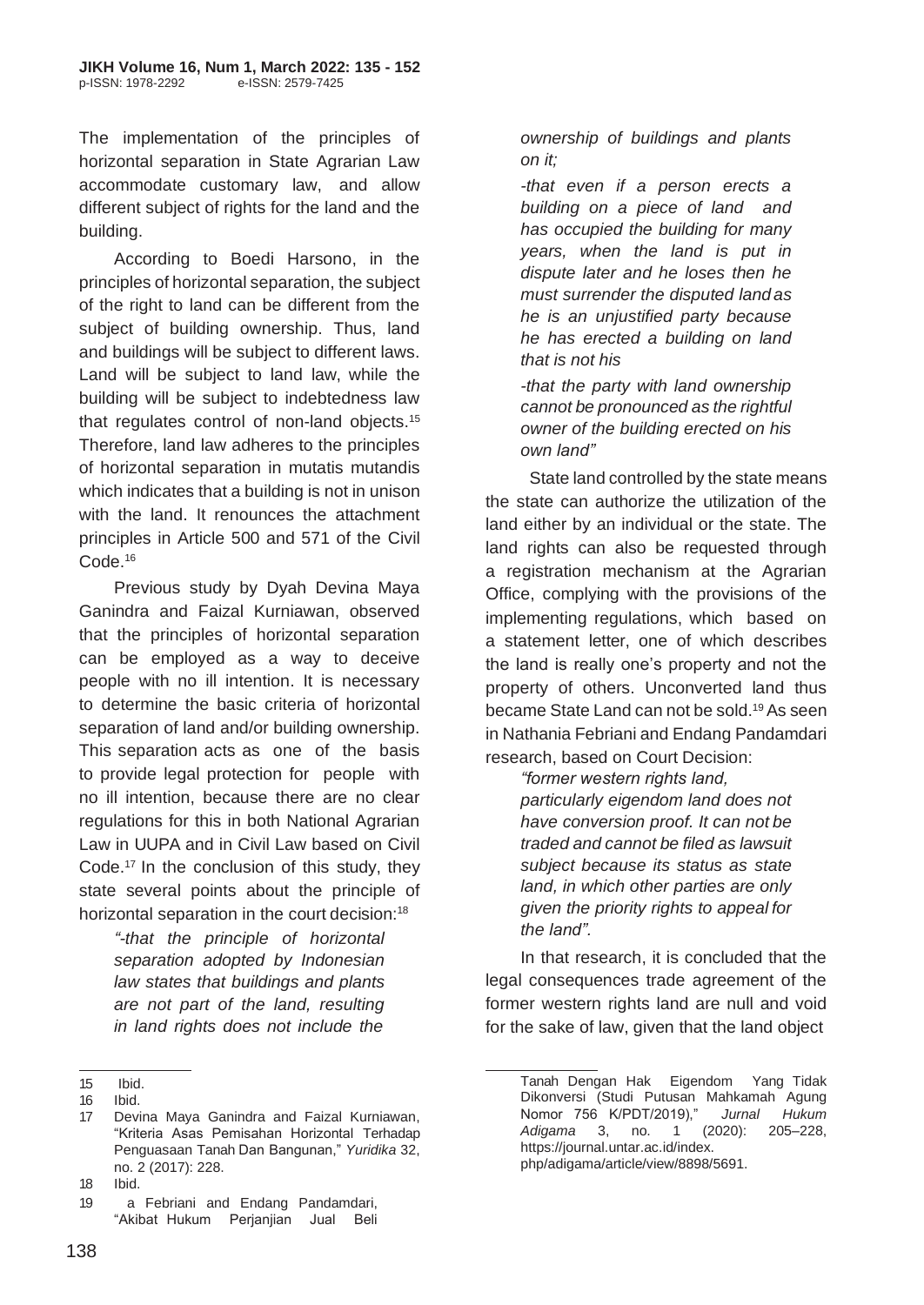under the status of state land.

Several previous studies present the principle of horizontal separation scope in National Agrarian Law and the legal consequence of unconverted former western rights land, particularly eigendom that is not converted becomes null and void for the sake of law.This study will discuss the registration of former western rights land which is designed to protect subject of right who holds western rights of unconverted land and principle of horizontal separation implementation in registration of former western rights land with buildings whose landowner is absent (*afwezigheid),* which is occupied by other subjects of right.

It is as an urgency to protect the rights of a person declared absent, even death. This status does not necessarily eliminate their civil rights. In addition, residents can use the land and request for rights of state land without neglecting the rights of a person declared absent on buildings standing on it.

Based upon the previous elaboration, this article will discuss the principle of horizontal separation in the registration of former western rights land which on it erected building whose landowner is declared absent (*afwezigheid)*.

#### **Research Questions**

The research questions for this study are:

- 1. How does the land rights registration procedure after the Job Creation Law?
- 2. How the principle of horizontal separation is implemented in land rights registration of former western rights land which on it erected building whose landowner is declared absent (*afwezigheid)*?

#### **Purposes**

This study aims to:

1. Analyze Land Registration for former western rights land after the Job Creation Law.

*2.* Analyze the implementation of horizontal separation principle in land registration of former western rights land which on it erected building whose landowner is declared absent (*afwezigheid).*

#### **Research Methods**

This study is a legal research, the process of identifying and retrieving information necessary to solve legal issues.<sup>20</sup> The purpose of legal research is to find the coherence in law, determine whether it is coherent with law norms, correlate with law principal and whether people act in accordance with not only rules but also law norms.<sup>21</sup>

1. Approach

This study applies the statute approach, historical approach, and conceptual approach

- 2. Method of collecting legal materials Primary sources such as the law on agrarian, particularly on land rights since independence era until post-independence era and even the Job Creation Law were sought and gathered. The secondary sources were gathered through literature review on legal principles, agrarian law, and civil law textbooks, previous studies, articles, thesis or dissertation, and non-legal sources.
- 3. Methods of analysing Legal Materials

Legal material analysis was done by elaborating primary and secondary legal materials as well as non-legal materials which then being analysed using conceptual, historical, and statutory approaches. Afterwards, legal facts were identified to be eliminated from irrelevances. The analysis carried out based on legal materials was not only descriptive, but also prescriptive inorder

- 20 Dyah Ochtorina Susanti dan A'an Efendi, *Penelitian Hukum (Legal Research)* (Jakarta: Sinar Grafika, 2014), 1.
- 21 Peter Mahmud Marzuki, *Penelitian Hukum*, XV. (Jakarta: Prenada Media Group, 2021), 68.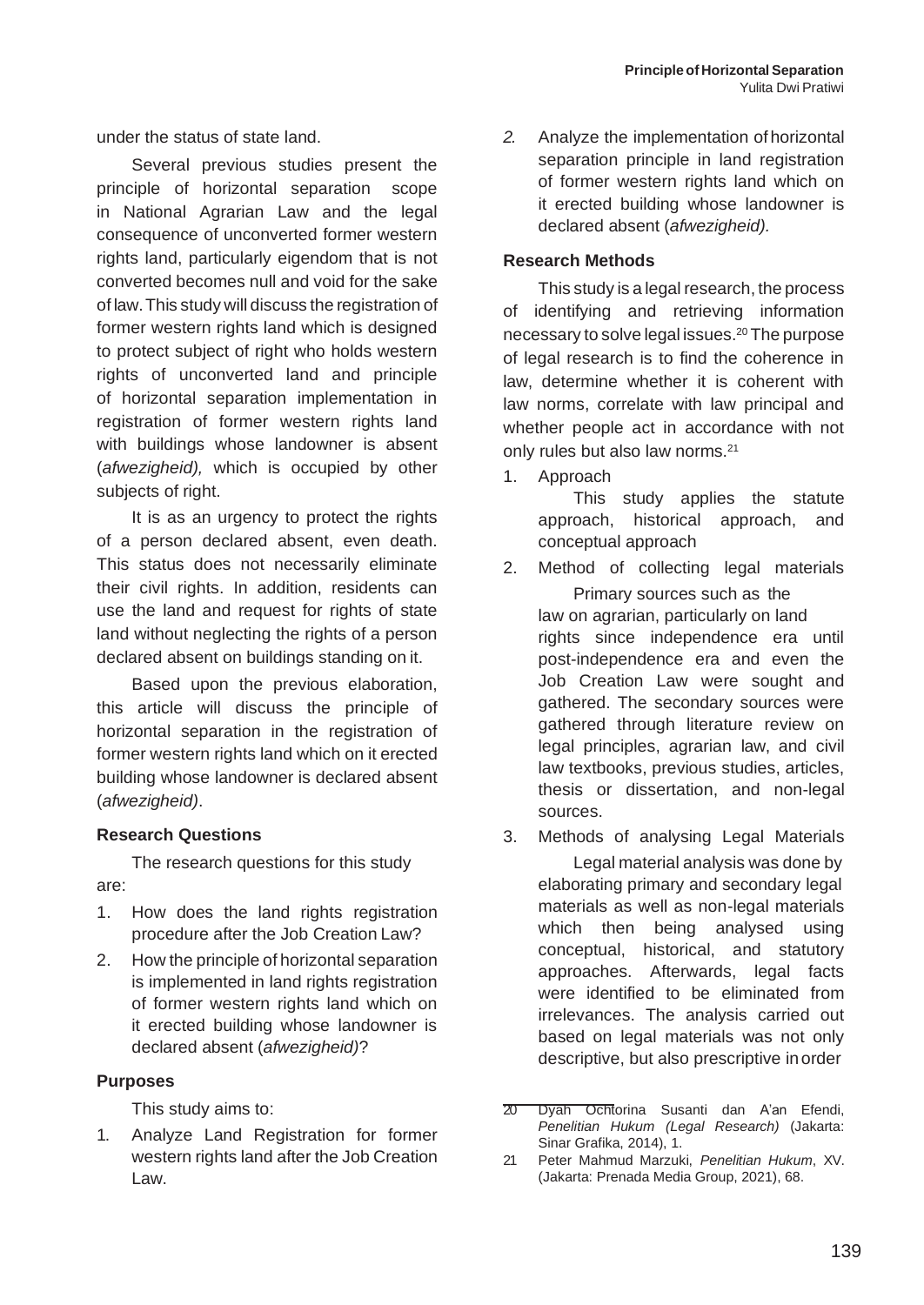to provide justification for the research topic.<sup>22</sup>

## **DISCUSSION**

#### **Land Registration of Former Western Rights Land After Job Creation Law**

Proclamation of Independence of the Republic of Indonesia has two crucial meanings for the establishment of a national agrarian law. Firstly, Indonesia cut ties with colonial agrarian law. Secondly, at the same time, Indonesia started the formation of a national agrarian law. Composing a national agrarian law was no small feat and indeed taking a lot of time. On the other hand, there were many obstacles that must be resolved immediately and without delay. Therefore, while waiting for the formation of a national agrarian law and to avoid a state of legal vacuum, Transitional Rules of the 1945 Constitution of the Republic of Indonesia Article 2 was enacted. In the meantime, several efforts conducted by Indonesian government to adjust between colonial agrarian law with the situation and needs of Indonesia after independence were the use of new wisdoms and interpretations, abolition of conversion rights, abolition of private land, changes to lease regulations of people's land, additional regulations to oversee the transfer of land titles, regulations and actions regarding plantation land, increased rates of *canon* and *cijn*, prohibitions and settlements of land use without permits, regulations for agricultural land profit sharing, and transfer of agrarian duties and authorities.<sup>23</sup>

The promulgation of Law Number 5 of 1960 regarding Basic Regulations on Agrarian Principles (UUPA) was a new history of the national agrarian law enforceability. Colonial

agrarian law which didn't guarantee legal certainty to Indonesian people at that time was declared no longer valid. Provisions in Book II of the Dutch Civil Code (BW) regarding soil, water, and natural resources were revoked, including western rights, namely *eigendom*  rights, *erfpacht* rights, *opstal* rights, and *gebruik* rights.<sup>24</sup>Since the enactment of UUPA, there have been 3 (three) types of land in Indonesia:<sup>25</sup>

- a. State Land, land that has not been obligated to any land titles;
- b. Land Rights, land that has been obligated to a particular land title;
- c. Customary Land, land that is owned by a certain community of customary law.

Land of former western rights are converted to support development in general and economic in particular. According to A.P. Parlindungan, this conversion is an adjustment of land rights that become subject to the old legal system (land titles according to BW). In land conversion, the adjustment is also made for land that become subject to customary law in order to be included in land rights system according to UUPA.<sup>26</sup> In case of *eigendom* rights, as one of the former western rights system, the enactment of UUPA converts land *with* eigendom rights to the ownership rights which can only be ownedby Indonesian citizens.<sup>27</sup> Meanwhile, the former western rights originating from *eigendom*  rights bound with *opstal* rights and *erpacht*  rights, then these rights are converted into rights to build (HGB). The conversion process itself is given a period of 20 years. In the Article

<sup>22</sup> Mukti Fajar ND dan Yulianto Achmad, *Dualisme Penelitian Hukum Normatif & Empiris* (Yogyakarta: Pustaka Belajar, 2017), 34.

*<sup>23</sup>* Santoso, *Hukum Agraria & Hak-Hak Atas Tanah, Kencana, 35-42.*

<sup>24</sup> *Peraturan Menteri Agraria Nomor 2 Tahun 1960 Tentang Pelaksanaan Ketentuan Undang-Undang Pokok Agraria*, 1960.

<sup>25</sup> Urip Santoso, *Pendaftaran Dan Peralihan Hak Atas Tanah* (Jakarta; Kencana, 2010), 29.

<sup>26</sup> A.P. Parlindungan, *Hak Pengelolaan Menurut Sistem Undang-Undang Pokok Agraria* (Bandung: Mandar Maju, 1989), 5.

*<sup>27</sup> Peraturan Menteri Agraria Nomor 2 Tahun 1960 Tentang Pelaksanaan Ketentuan Undang-Undang Pokok Agraria.*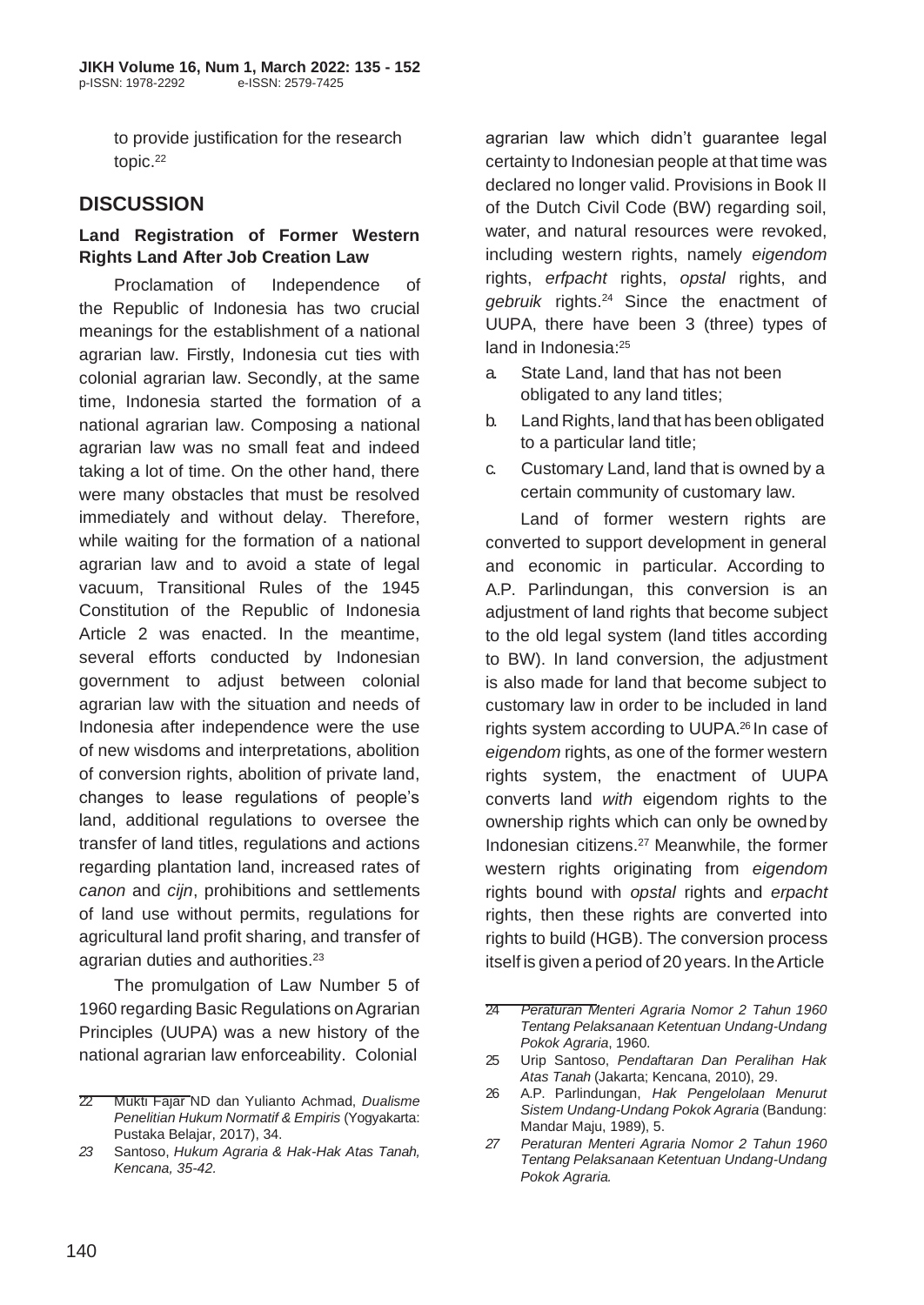2 of the Presidential Decree of the Republic of Indonesia Number 32 of 1979 regarding Policy Principles in Context of Granting New Land Rights from Western Rights Conversion (Kepres 32/1979), it is stated that:

"Rights to cultivate, rights to build, and rights to use from the conversions of western rights of which period will expire no later than 24 September 1980, as referred in Law Number 5 of 1960 on the date of expiration, the concerned rights will become land controlled by the state."

The state's authority of the rights to control is regulated in Article 2 paragraph (2) of the UUPA. The scope of the state's rights to control includes all land within the territory of the Republic of Indonesia, both land that is not or has not been or has been entitled with individual rights.<sup>28</sup> According to Iman Soetiko, the state's rights to control is divided into 2 (two), passive and active. Passive state control is the control over land with individual rights. Whereas, the active state control is the right to control over land that is not owned by individuals/ legal entities by any rights and has not been the subject for land clearing.<sup>29</sup>

The task of managing an entire land cannot be carried out alone by Indonesian nation. Thus, the action is carried out by Indonesian nation as the holder of rights and the bearer of mandate. Meanwhile, on the highest level, the action is delegated to the State of the Republic of Indonesia as an organization of power for the entire people.<sup>30</sup> The contents of the state's authority of land rights control are stated inArticle 2 paragraph (2) of UUPA, namely:<sup>31</sup>

- 1. To regulate and manage the designation, use, supply, and maintenance of land;
- 2. To determine and regulate legal relations between people and land;
- 3. To determine and regulate legal relations between people and legal actions concerning land.

Oloan Sitorus explains that the state's authority in the land sector as stated in Article 2 paragraph (2) of UUPA is the delegation of the nation's duties to regulate control and lead joint control of land as a national asset. He also explains that the state's right to control is a delegation of public authority from the nation. Consequently, the authority is only public. The implementation of the state's right to control land can be authorized or delegated to autonomous regions and customary law communities, as long as it is necessary and does not contradict to any national interests. Delegation management as a part of the state's authority can also be given to Authority Agencies, state-owned enterprises, and regional-owned enterprises by granting control over certain land with rights to manage (HPL).<sup>32</sup>

Former western rights land which had not been converted in 1980 were a transition from passive to active control of the state. That was intended to allow the state to make comprehensive policies in terms of realigning the use, control, and ownership of the land. State Power over land that is not owned with any rights by a person or other party is broader. In General Elucidation II number (2), it is seen that state power is described as if it is not the basis, but side-by-side with individual land rights. Individual rights become more prominent when parallel with State Power. It is a perspective that is parallel to the view of an individualistic natural law.<sup>33</sup>

 $28$  Ibid.

<sup>29</sup> Iman Soetiko, *Hukum Agraria Indonesia*  (Yogyakarta: Gadjah Mada University Press, 1990), 53.

*<sup>30</sup> Undang-Undang Nomor 5 Tahun 1960 Tentang Peraturan Dasar Pokok-Pokok Agraria.*

<sup>31</sup> Santoso, *Pendaftaran Dan Hak Atas Tanah, 205*.

<sup>32</sup> Ibid, 79.

<sup>33</sup> Marulak Pardede,"Hak Menguasai Negara Dalam Jaminan Kepastian Hukum Kepemilikan Hak Atas Tanah Dan Peruntukkannya" Jurnal Penelitian Hukum 19, no. 4 (2019):405-420.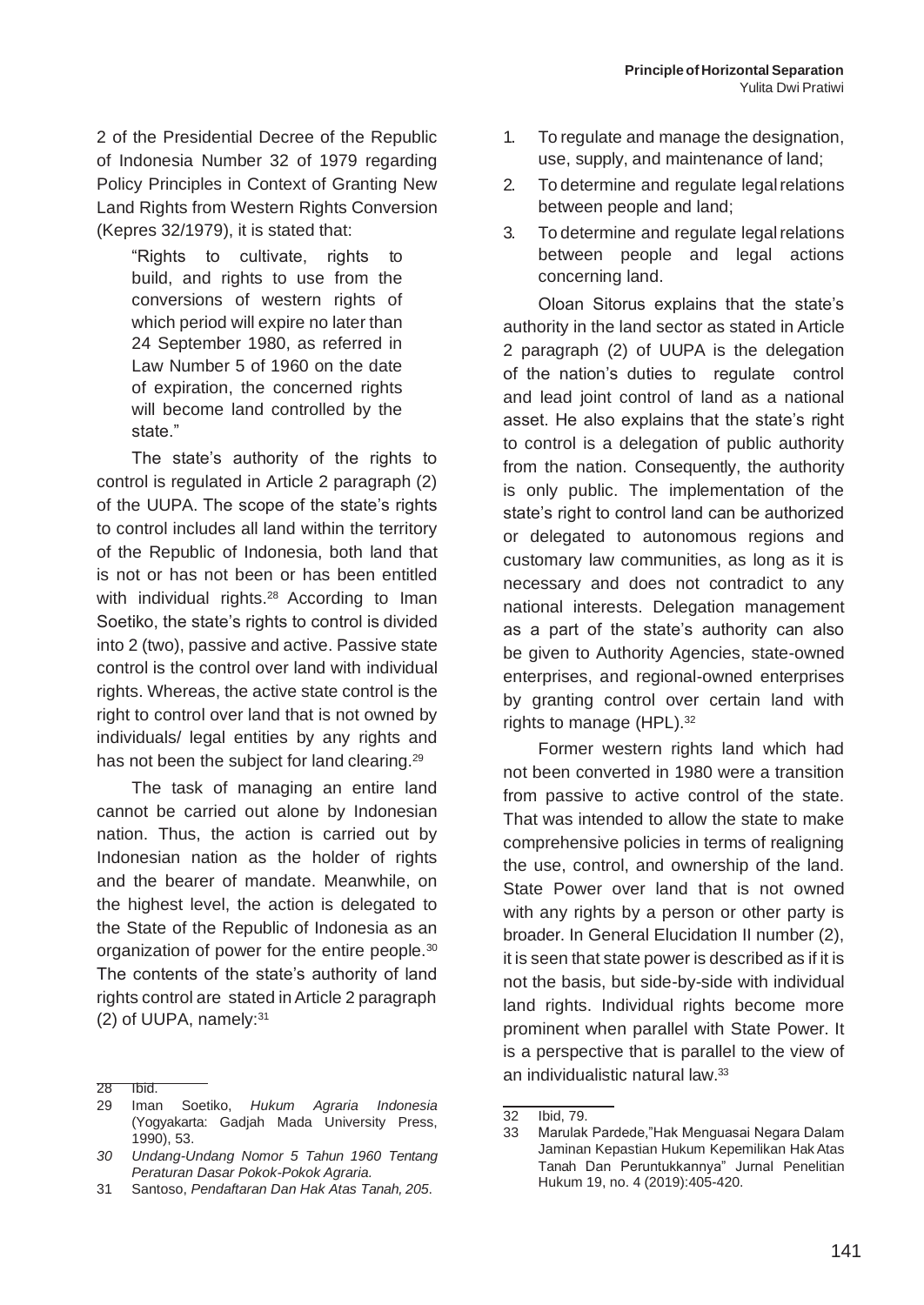The land acquisition policy is one of the strategic policies regulated in the Job Creation Law. It has implications for the changes to its implementing regulations in the land sector. One of which is Government Regulation Number 18 of 2021. This regulation changes several provisions regarding rights to manage, land rights, apartment units, and land registration. In PP 18/2021, it is emphasized that state land or land directly controlled by the state is the land that is not obligated to any land rights, not waqf land, not customary land, and/or neither an asset property of state nor regional. Another change, a quite substantial one, is regarding evidence of old rights.

In Article 95 paragraph (1) of PP 18/2021, written evidence of former western rights land is declared invalid and its status becomes land that is directly controlled by the state. This means that since the enactment of this Government Regulation on 2 February 2021, all evidence of former western rights, such as *eigendom* rights, *erfpacht* rights, *opstal* rights, and *gebruik* rights are declared invalid. However, registration of former western rights land can still be attained as stipulated in Article 95 paragraph (2) of PP 18/2021, which is based on a statement of claim for de facto possession of land known to 2 (two) witnesses and responsible for the statement to both civil and criminal law. The statement letter outlines the following matters: 34

- "a. The land belongs to the corresponding person and does not belong to another person and the status is Land Controlled Directly by the State, not a former customary land;
- b. Land in question is physically possessed;
- c. The possession is practiced in good faith and overtly by the corresponding person

as the owner of right to land; and

d. The possession is not questioned by any other party."

In the elucidation of Article 95 paragraph (2) of PP 18/2021, witnesses who put signatures on the Statement of Claim must have the following criteria: 1) trustworthy, as having roles as elders and/or local residents who have been living in the village in which the referred land is located and 2) are not family-related to corresponding person until the 2nd generation, horizontally and vertically.

Preceding provisions regulating evidence of old rights are written in the Government Regulation of the Republic of Indonesia Number 24 of 1997 regarding Land Registration (PP 24/1997) and still acknowledging evidence of former western rights land. $35$  In Article 24 of PP 24/1997, it is stated that the existence of a land right resulting from the conversion of an old right shall be proven with evidences. The evidences are in the form of written documents and statements made by the party in question. Then, they are evaluated by the Adjudication Committee in the case of systematic registration. Furthermore, these evidences are evaluated by the Head of the Land Office in the case of sporadic registration as having an adequate content of truth for purposes related to the registration of the right in question, of the right holder, and of other parties' rights which encumber it.

In Government Regulation Number 24 of 1997, conversion of former western rights land is not immediately halted by 1980 which is 20 years after the promulgation of UUPA. Even though the land goes under the state control, the rights to it can still be requested to government institutions, namely the Ministry of Agrarian and Spatial Planning/ National Land Agency (ATR/BPN). This request can be filed on a condition that the owner has

<sup>34</sup> Indonesia, Peraturan Pemerintah Nomor 18 Tahun 2021 Tentang Hak Pengelolaan, Hak Atas Tanah, Satuan Rumah Susun, Dan Pendaftaran Tanah, 2021.

<sup>35</sup> *Peraturan Pemerintah Republik Indonesia Nomor 24 Tahun 1997 Tentang Pendaftaran Tanah*, 1997.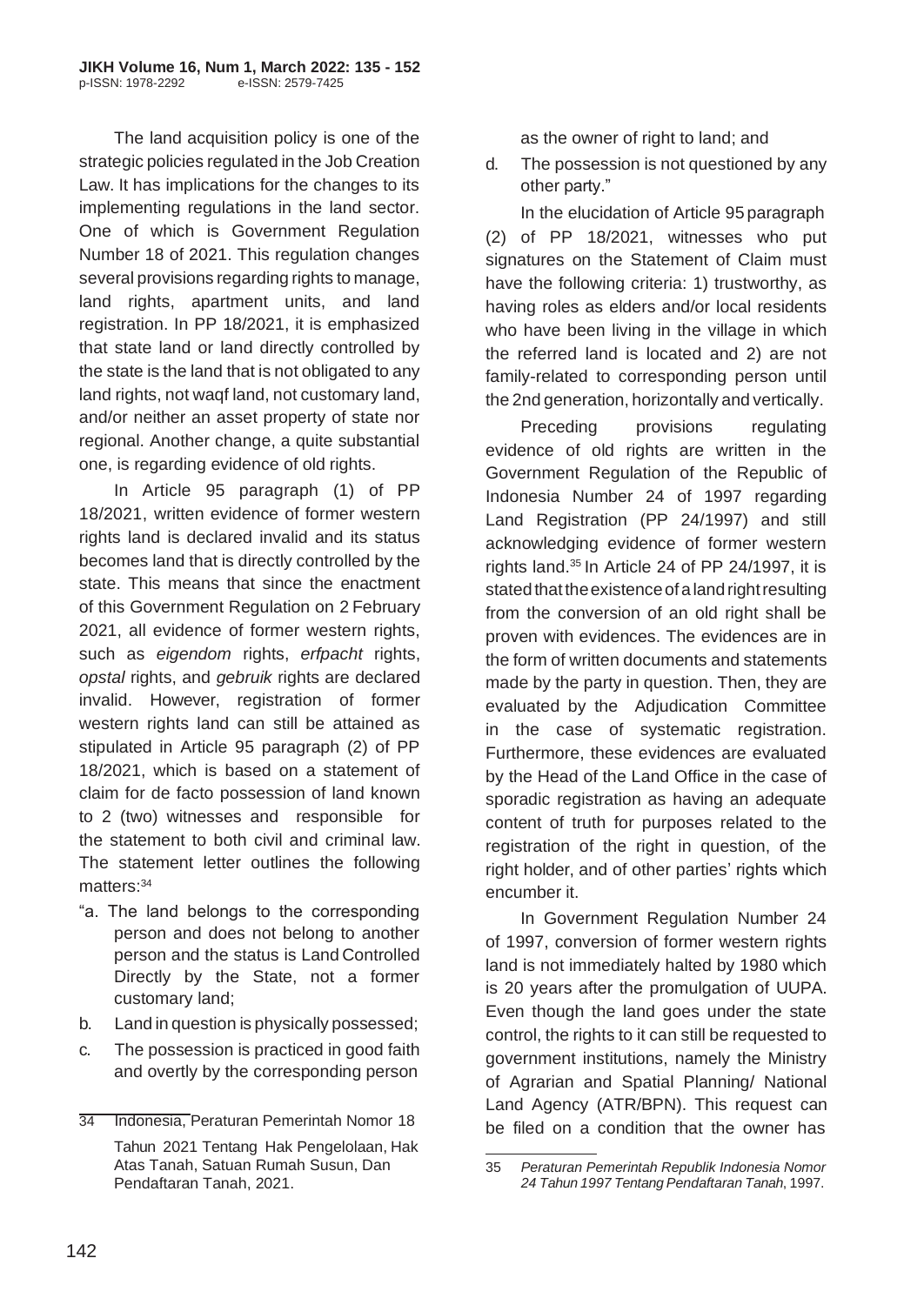evidence of possession of the land in question or has consecutively possessed the land. In addition, there are no conflicts nor claims from other parties, such as the government, legal entities, or individuals.<sup>36</sup>

Legal subject can propose for new rights according to Article 2 of Presidential Decree Number 32 of 1979 as long as they are eligible former rights holders and manage or use the land/ building on their own. Regarding land with status of *eigendom* which hasn't been converted, it is still possible to convert it to rights of ownership before Government Regulation Number 24 of 1997 (PP 24/1997). The ownership rights can be obtained as long as the applicant is still the holder of rights based on the evidence or has not been transferred to another name. In addition, survey documents are also required. Only by doing so, bookkeeping can be done simply by stamping on the mentioned evidence and writing converted number and type of the rights.<sup>37</sup>After the enactment of PP 24/1997, practices of conversion is carried out by proofing old rights.

In Article 95 paragraph (2) letter a, it is stated the requested land has to be land of the one who files the request possession, not other's. The status also has to be land under state control and not former customary land. The phrase "truly belongs to the corresponding person" emphasizes that this registration is intended for owner that makes it different from the concept of occupancy in *Afwezigheid* regulation.

Former western rights land which has changed to state land is managed under the control of the state. This land can be granted

to legal subjects consisted of individuals and legal entities.<sup>38</sup> According to legal provisions, there are priorities that must be considered: *First*, public interests; *Second*, former rights holder's interests; and *Third*, those who occupy or use the land in good faith and don't have legal relations with the former rights holder.<sup>39</sup>

Furthermore, based on considerations of Presidential Decree Number 32 of 1979 (Keppres 32/1979), priorities to grant new rights are given to: *First*, former rights holders who meet the requirements and use or manage the land or building on their own; *Second*, people who have occupied the land of right to cultivate from the conversion of former western rights with a careful consideration that the land is better designated as settlements or for agricultural purposes; and *Third*, people that have occupied and established a village on referred land.

Article 95 paragraph (2) of PP 18/2021 is a form of grants of priority rights to a first party when there are no other allocations of public interest, in this case, the right is given to the former rights holder. Although it is not strictly regulated in laws and regulations, even more tend to be brief, but in practical, priority rights are acknowledged in court decisions.<sup>40</sup> Provisions inArticle 95 paragraph (2) of PP 18/2021 also provide space for land registration through land offices by the owner of former western rights land by using statement of claim as a basis. In case of no first priority, granting of new rights can be proceeded to second priority which is people who have occupied or used the land in good faith, as stated in Presidential Decree Number 32 of 1979 (Keppres 32/1979).

<sup>36</sup> Ranita Eka Setiyarni,"Pemberian Hak Atas Tanah Negara Di Kantor Pertanahan Kota Administrasi Jakarta Timur," *Jurnal Krisna Law* 3, no. 2 (2021):7.

<sup>37</sup> Dian Aries Mujiburohman,"Legalisasi Tanah-Tanah Bekas Hak Eigendom: Kajian Putusan Nomor 17/Pdt.G/2014/PN.PKI," *Jurnal Yudisial*  14, no. 1 (2021):130.

<sup>38</sup> Dian Aries Mujiburohman,"Problematika Pengaturan Tanah Negara Bekas Hak YangTelah berakhir," *Jurnal Bhumi* 2, no. 2 (2016): 155.

<sup>39</sup> Ibid.

<sup>40</sup> Ibid.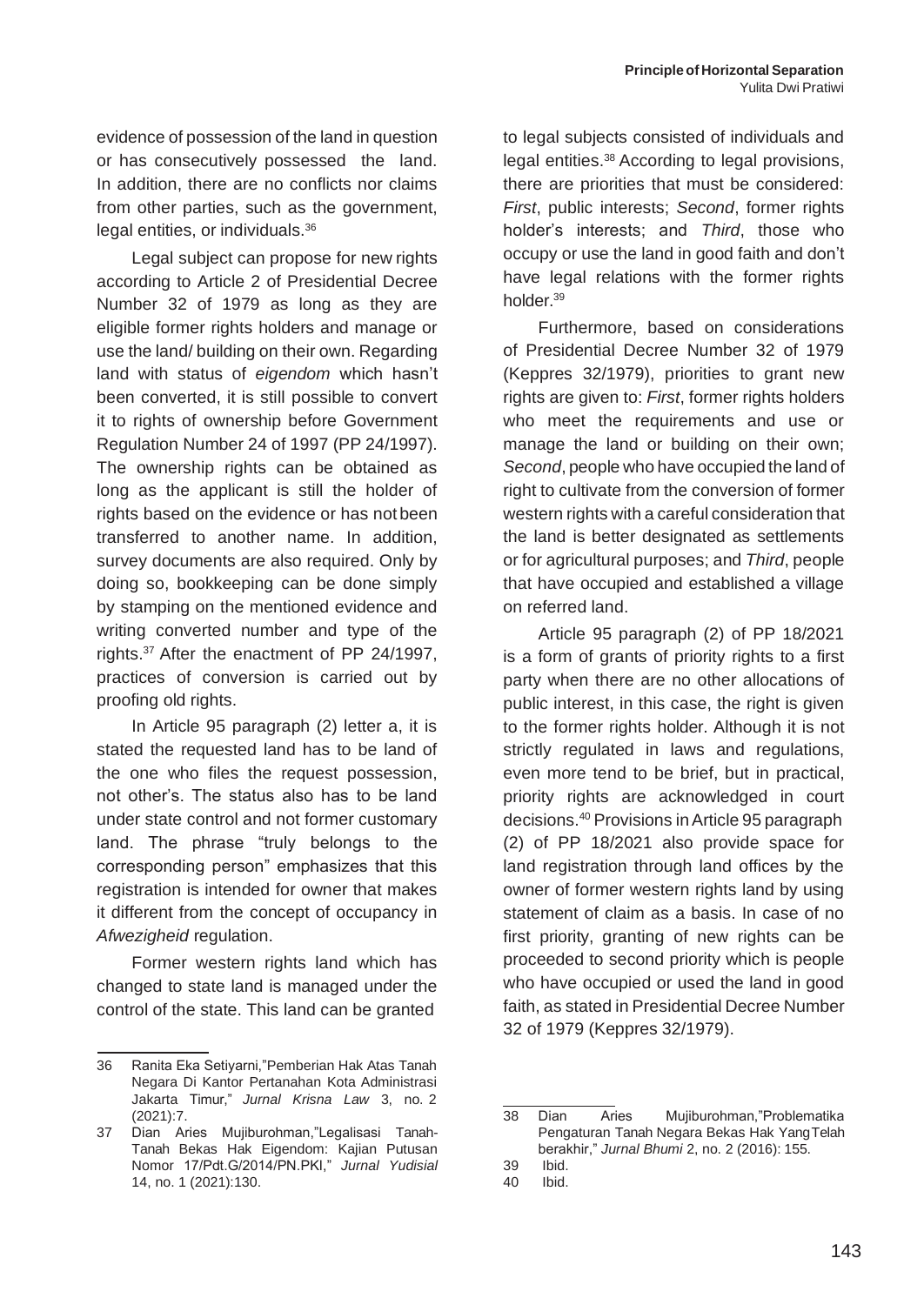#### **Principles of Horizontal Separation in the Registration of Former Western Rights Land Which On It Erected Building Whose Landowner Is Declared Absent (***Afwezigheid***)**

The direction of politics of land law and the protection toward community ownership emphasize that there are some efforts to revive the land policies which restore the balance as stated in Basic Agrarian Law (UUPA) by implementing prismatic politics through acknowledging the diversity of laws.<sup>41</sup> Theoretically, the phrase "controlled by the state" means to regulate and/or organize especially to improve and consider the production of natural resource.<sup>42</sup>

Basically, a person is prohibited toutilize the land without the permission or authority of the owner. This provision is regulated in Article 2 jo. Article 6 of Law Number 51 Prp of 1960, which was later amended by Law no. 1 of 1961 that is imperative to regulate the criminal threats.<sup>43</sup> The legal standing of absenteeism (*Afwezigheid*) is a form of good faith from someone who occupies or uses the land, by searching for the former land rights holders or power holders of the land. The basis for physical possession of *afwezigheid*  objects is generally based on years of lease, but the existence of the legal subject who gives the rent is unknown.

In PP 18/2021, it is not explained about the position of the party who occupies and physically controls the land other than the former right holder. However, in Article 24

of PP 24/1997, the physical possession of the concerned land for 20 (twenty) years or more in a row can be filed by the registration applicant and the predecessors, in conditions:

- 1. The tenure is carried out in good faith and in public by the related party as the one who has the right on the land, and it is strengthened by the testimony of a reliable person;
- 2. The tenure either before or during the announcement as referred to article 26 is not argued by the traditional communal or the concerned village/ urban village or other parties.

PP 18/2021 is an amendment to PP 24/1997 that does not totally remove the validity of PP 24/ 1997. Based on Article 102 of PP 18/2021, PP 24/1997 is still valid as long as it does not conflict with the provisions in PP 18/2021.

Regarding the condition of land rights holder declared absent (*afwezigheid*), then the first priority who has the right to apply for a new right can be taken by the party who owns the next priority by fulfilling the requirements concerning the interests of the former right holder.<sup>44</sup> The land authority considers that the right holder still owns the attached civil rights. It does not disappear or end to the former right holder, even though the term has expired. For the severance of civil law relation, the former right holders are given compensation and the rights holders have priority over the land.<sup>45</sup> By giving compensation for the objects built on the state land of former western rights land, anyone can receive rights coming from that state land by providing compensation as well as being able to give up the rights at any time. Particularly, if the rights over the land are

<sup>41</sup> Agus Suntoro, "Tinjauan Hak Asasi Manusia Terhadap Regulasi Pengadaan Tanah Bagi Kepentingan Umum," Rights Journal 10, no. 2 (2019): 217.

<sup>42</sup> Anna Triningsih and Zaka Firma Aditya, "Pembaharuan Penguasaan Hak Atas Tanah Dalam Perspektif Konstitusi," *Rechts Vinding Journal : Media Pembinaan Hukum Nasional* 8, no. 3 (2019): 329.

<sup>43</sup> Santoso, *Pendaftaran Dan Peralihan Hak Atas Tanah,* 41-42.

*<sup>44</sup> Indonesian Presidential Decree Number 32 of 1979 About the Basics Policies In Order to Convert the Western Rights (Indonesia, n.d.).*

<sup>45</sup> Mujiburohman, "Problematika Pengaturan Tanah Negara Bekas Hak Yang Telah Berakhir.":131.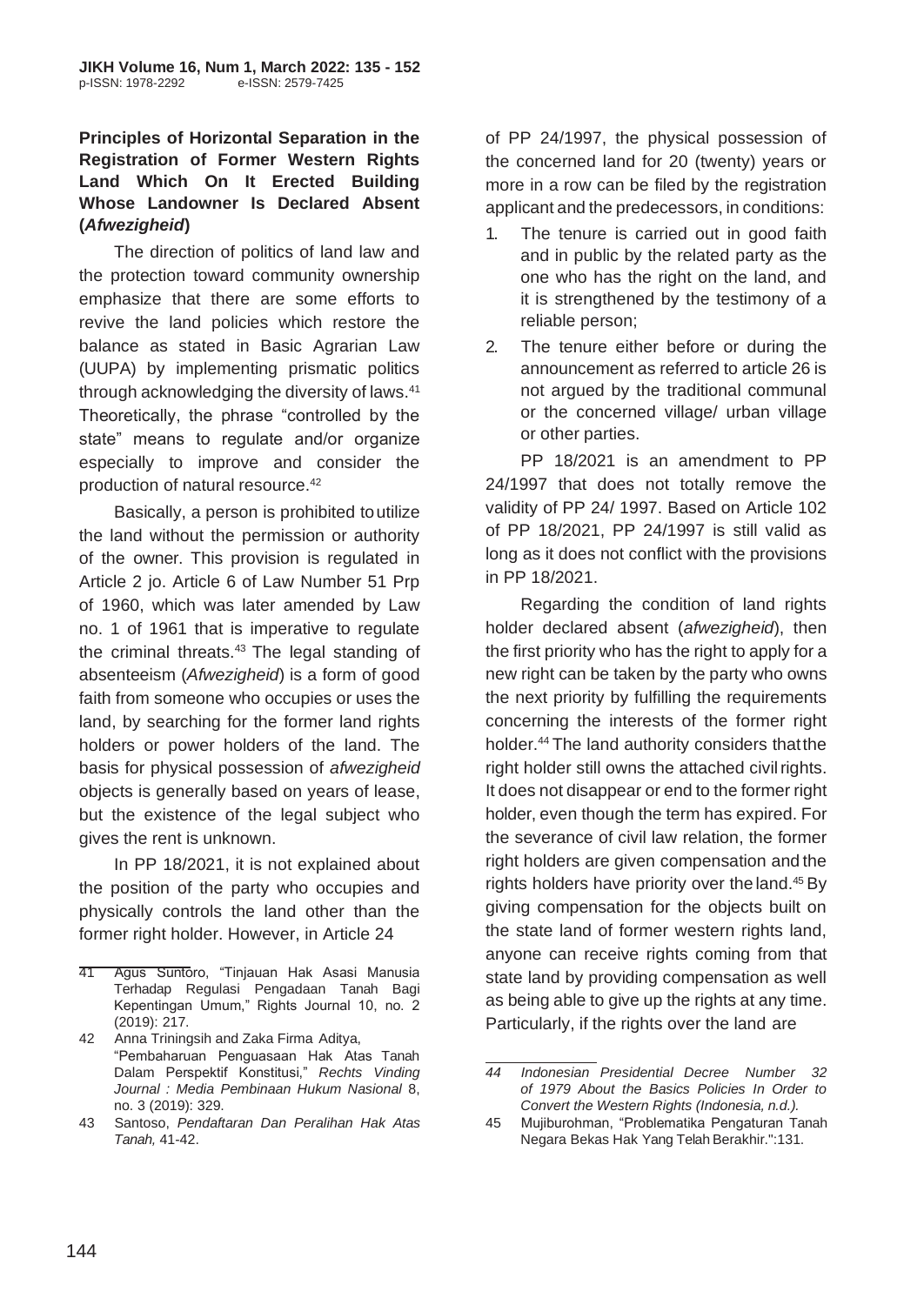declared expired or asked to be returned by the state by receiving compensation without being able to evade it.<sup>46</sup> Upon the Court's Decision regarding the absence of the former right holder, after the announcement and examination at the request of the party who physically controls the land, the Judge then in his decree give order to the Property and Heritage Agency (Balai Harta Peninggalan/ BPH). It is as the form of the state's presence in terms of representing and managing the property of the absence party. The termination of the civil law relation with the former right holder in this case will be represented by BPH. The situation of a person who is not in his place or is in a state of being out of place so as to be missing does not stop his rightful authority and it does not stop his status as a legal subject.<sup>47</sup>

In general, the provisions related to the absenteeism are regulated in the provisions of Article 463 of Civil Code, which is:

> *"If a person leaves his place of residence without giving the authority to represent him in his affairs and interests, or to arrange his arrangements or if the authority given by him is no longer valid, while the circumstances urgently require to make the arrangement in awhole or in a part, or to seek representative for him, then at the request of the concerned parties or at the demand of the Attorney Office, the District Court at the residence of theperson declared absent must order the Property and Heritage Agency to manage his property and interests in a whole or in a part, defend his rights, and act as his representative.* Principally, the former western rights

46 Ibid.

land has been directly controlled by the state and has become the state land. However, it should be underlined that a person who physically control the land has an obligation to fulfill the requirements of Article 5 of Presidential Decree Number 32/1979 andthe absent person's civil rights are still attached then he must be compensated for the objects on the land. Compensation for the objects on that land is a consequence of the *Horizontale scheiding van beginsel* principle or horizontal separation principle in the national land law. Philosophy of principles is the basis of a rule of law, if it is analyzed deeper, the essence of the basic rule will be found.<sup>48</sup>

The horizontal separation principle emphasizes that buildings and plants upon the land are not part of the land. The land rights do not automatically include the ownership of buildings and plants on it. Legal actions regarding the land do not automatically include buildings and plants on it belong to the landowner. $49$  The horizontal separation principle rights of the land, which is the original rights in customary law, is maintained but adapted to the realities of today's community needs. $50$  The land rights do not include ownership of the buildings on it. Buildings, plants and other objects that exist on the land belong to the party who built or planted them, whether the party is the original rights holder of the land or not, unless if there is an agreement otherwise.<sup>51</sup>

Regarding this matter, before submitting

<sup>47</sup> Law Consideration of Sragen State Court's Decree Number 143/Pdt.P/2016/PN Sgn on 5 Januari 2017.

<sup>48</sup> Dwi Handayani, "Kajian Filosofis Prinsip Audi Et Alteram Partem Dalam Perkara Perdata," *Jurnal Ilmiah Kebijakan Hukum* 14, no. 2 (2020): 385.

<sup>49</sup> Urip Santoso, "Pembebanan Hak Sewa Untuk Bangunan Atas Tanah Hak Milik: Perspektif Asas Dan Pembuktian," *Jurnal Yuridika* 33, no. 2 (2018): 339.

<sup>50</sup> Cicilia Putri Andari dan Djumadi Purwoatmodjo, "Akibat Hukum Asas Pemisahan Horizontal Dalam Peralihan Hak Atas Tanah," *Jurnal Notarius* 12, no. 2 (2019): 707.

<sup>51</sup> Ibid.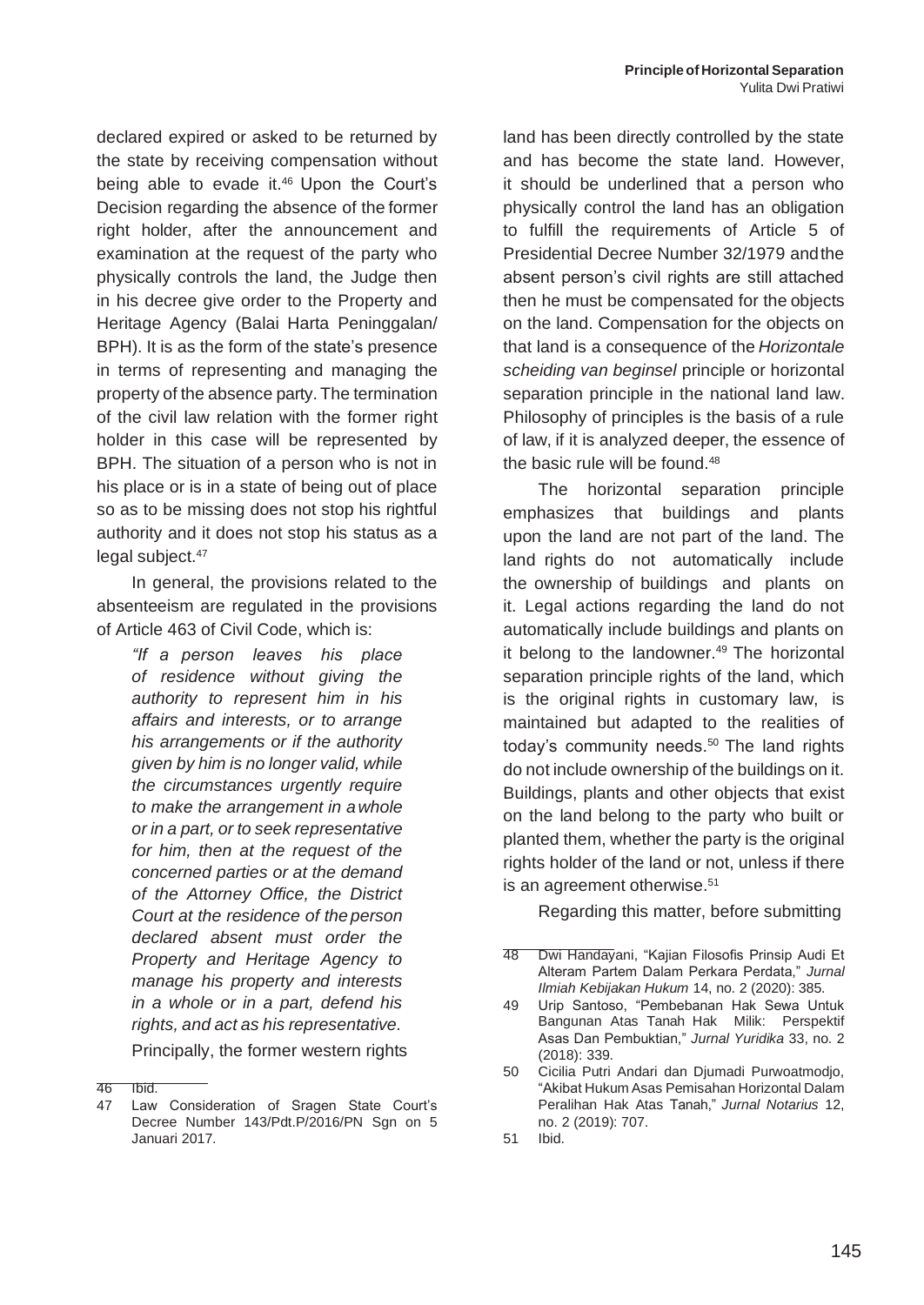an application for the new rights of the land, the applicant/ resident must follow the purchasing granting procedures of that building to the Property and Heritage Agency as the representative of the former rights holder who is declared absent. Based on the Minister of Law and Human Rights Regulation No. M.02-HT.05.10 of 2005 jo. Minister of Law and Human Rights Regulation No. 27 of 2013 concerning Amendment to the Minister of Law and Human Rights Regulation No. M.02-HT.05.10 Year 2005 concerning Permits Application for the Assets Sale of whose Landowner is Declared Absent and Unmanaged Heritage which Under the Management and Supervision of theHeritage Hall (hereinafter referred as Minister of Law and Human Rights Regulation for Selling Permit), residents who wish to purchase/ pay the compensation for the buildings must submit an application to the Minister of Indonesian Ministry of Law and Human Rights through Property and Heritage Agency.

The selling permit itself is based on Article 1 point 4 of Minister of Law and Human Rights Regulation for Selling Permit. In this regulation, the selling permit is stated as the permits granted by the Minister of Law and Human Rights to the Property and Heritage Agency after all the requirements are fulfilled. Those requirements are what stipulated in Article 4 of the Minister of Law and Human Rights Regulation for Selling Permits, as follows:

- a. photocopy of the district court decree legalized by the court;
- b. photocopy of the property registration report legalized by the Property and Heritage Agency;
- c. photocopy of the notification letter to the state attorney legalized by Property and Heritage Agency;
- d. photocopy of the notification letter to the Financial Audit Board legalized by the

Property and Heritage Agency;

- e. photocopy of the absence announcement in the Official Gazette of Indonesian Republic and newspapers legalized by the Property and Heritage Agency;
- f. photocopy of no opposition certificate issued by the district court;
- g. photocopy of proof as a legal resident or residential certificate from the local urban-village for land and/or buildings, legalized by the authorized official;
- h. photocopy of the rental agreement between the Property and Heritage Agency and the legal resident legalized by the Property and Heritage Agency;
- i. photocopy of a valid proof of rental payment which is legalized by the Property and Heritage Agency; and
- j. photocopy of the application letter to purchase from the legal resident legalized by the Property and Heritage Agency .

In addition to all of those requirements, a permit can be issued after the Director General conducts a local inspection to examine the formal and material validity based on the request from Property and Heritage Agency. If the validations are complete, then they become the basis for submitting an application to the District Court to obtain a selling permit.<sup>52</sup>

The selling price of the building on land whose owner is declared absent is determined by the Appraisal Committee consisting of individuals or legal entities determined by the District Court to assess the selling price of the assets whose owner is declared absent. However, after the changes in the Minister

<sup>52</sup> "The Minister of Law and Human Rights Regulation No. M.02-HT.05.10 of 2005 Jo. Minister of Law and Human Rights Regulation No. 27 of 2013 concerning the changes of Minister of Law and Human Rights Regulation No. M.02-HT.05.10 of 2005 about the Permits Applications for the Sale of Assets.." (n.d.)".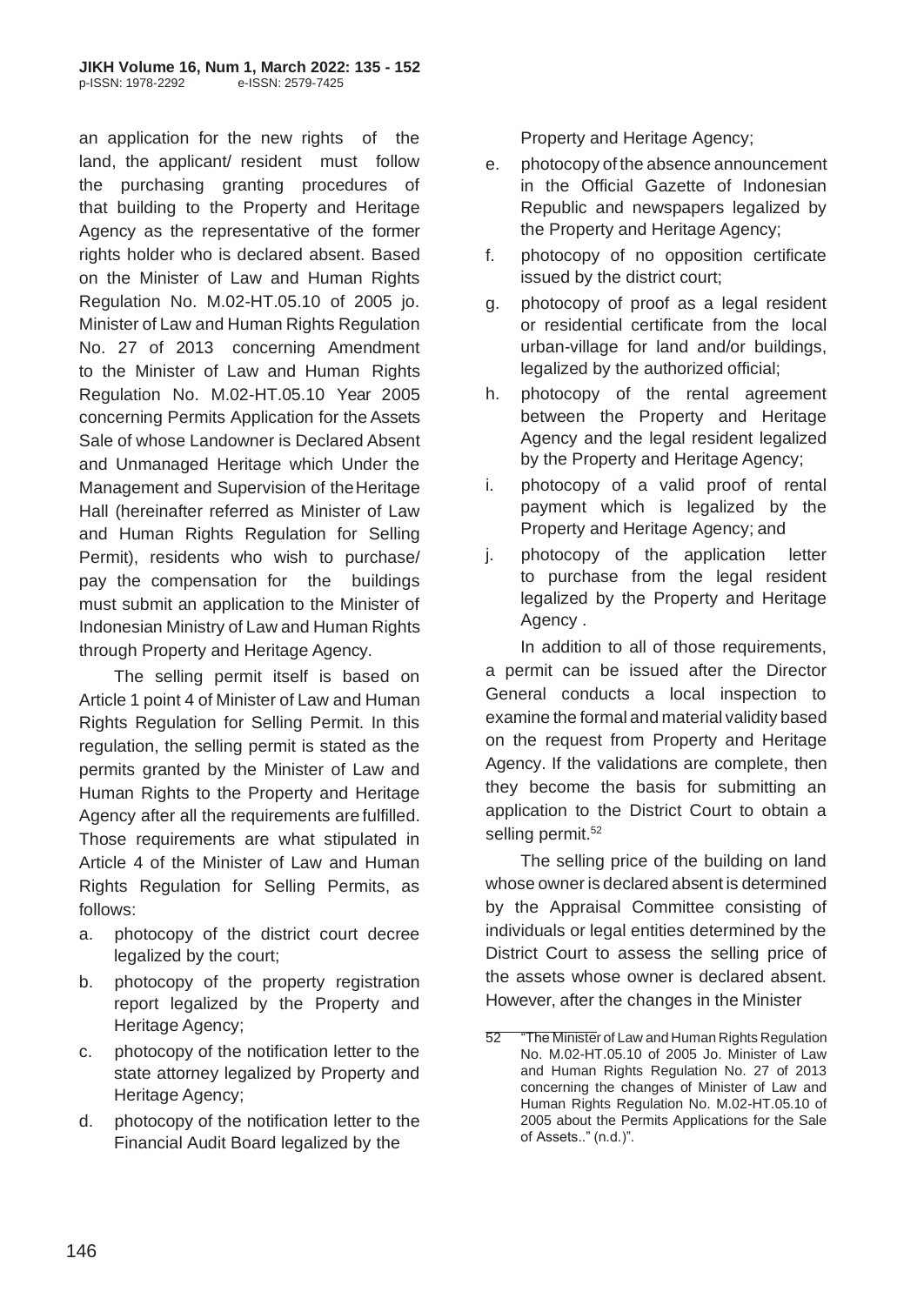of Law and Human Rights Regulation for Selling Permits, the task of the Appraisal Committee is replaced by a legal appraiser service company.<sup>53</sup> If the Director General considers the price determined is reasonable, the Director General issues a selling permit.<sup>54</sup>

The building sale is carried out in the presence of a notary/ Land Certificate Official between the residents and the Property and Heritage Agency. It is conducted by using deed of building sale and purchase agreement with priority rights. In the agreement itself, the building as the object of this sale must be stated as being built on the state land. The results of the sale are deposited in an account of a bank owned by the government. This account is made under the name of the former rights holder. $55$  It aims to protect the rights of the former rights holder and/or their heirs which is kept for a period of 30 (thirty) years before being handed over to the state treasury.<sup>56</sup>

Then, the parties who are given priority for those new rights are required to apply for the land rights in accordance with the provisions of the State Minister of Agrarian Affairs/Head of the National Land Agency Regulation Number 9 of 1999 concerning Procedures for Granting and Canceling State Land Rights and Management Rights (hereinafter called Agrarian Government Regulation/ Head of National Land Agency Regulation concerning Procedures for Granting and Cancellation of State Land Rights and Management Rights).

Based on Article 1 paragraph (8) of the Agrarian Government Regulation/ Head of the National Land Agency Regulation concerning

the Procedures for Granting and Canceling State Land Rights and Management Rights, granting rights above the land is defined as a government's decree that grants a right to the state land, the extension of the rights term, the rights renewal, the rights changes, including the granting of the rights which is management rights above the land. $57$  The land whose granting authority is given to the National Land Agency are property rights, commercial rights, building use rights, utility rights and management rights. The granting of rights can be given by the rights granting decisions individually or collectively or in general. The granting and cancellation of property rights, commercial rights, building use rights, utility rights, and management rights are carried out by the Head of the National Land Agency of Republic of Indonesia. The authority to grant rights can be delegated to the head of the regional office of the provincial National Land Agency or the head of the regency/ city land office.<sup>58</sup>

The rights granting and the rights cancellation over the state land and the

<sup>53</sup> Ibid.

<sup>54</sup> Ibid.

<sup>55</sup> Ibid.

<sup>56</sup> Indonesia, *the Indonesian Republic Minister of Law and Human Rights Regulation Number 20 of 2019 concerning the Administration of the Third Party Money at the Heritage Center* n.d.

<sup>57</sup> Santoso, *Pendaftaran Dan Peralihan Hak Atas Tanah,* 218.

<sup>58</sup> See the provisions of the Minister of Agrarian Affairs and Spatial Planning/Head of the National Land Agency of the Republic of Indonesia Regulation Number 2 of 2013 concerning Delegation of Authority for Granting the Land Rights and Land Registration Activities Jo. Regulation of the Minister of Agrarian Affairs and Spatial Planning/ Head of the National Land Agency of the Republic of Indonesia Number 23 of 2016 concerning the Establishment of a Joint Land Service Office and Delegation of Authority. Legalization of Records on Validated Electronic Land Books and Signing of the Land Rights Certificates in order to Certain Land RegistrationActivities at the Integrated Joint Land Service Office Jo. Regulation of the Minister of Agrarian and Spatial Planning/Head of the National Land Agency of the Republic of Indonesia Number 18 of 2017 concerning Amendments to Regulation of the Head of the National Land Agency Number 2 of 2013 concerning Delegation of Authority for the Granting Land Rights and Land Registration Activities.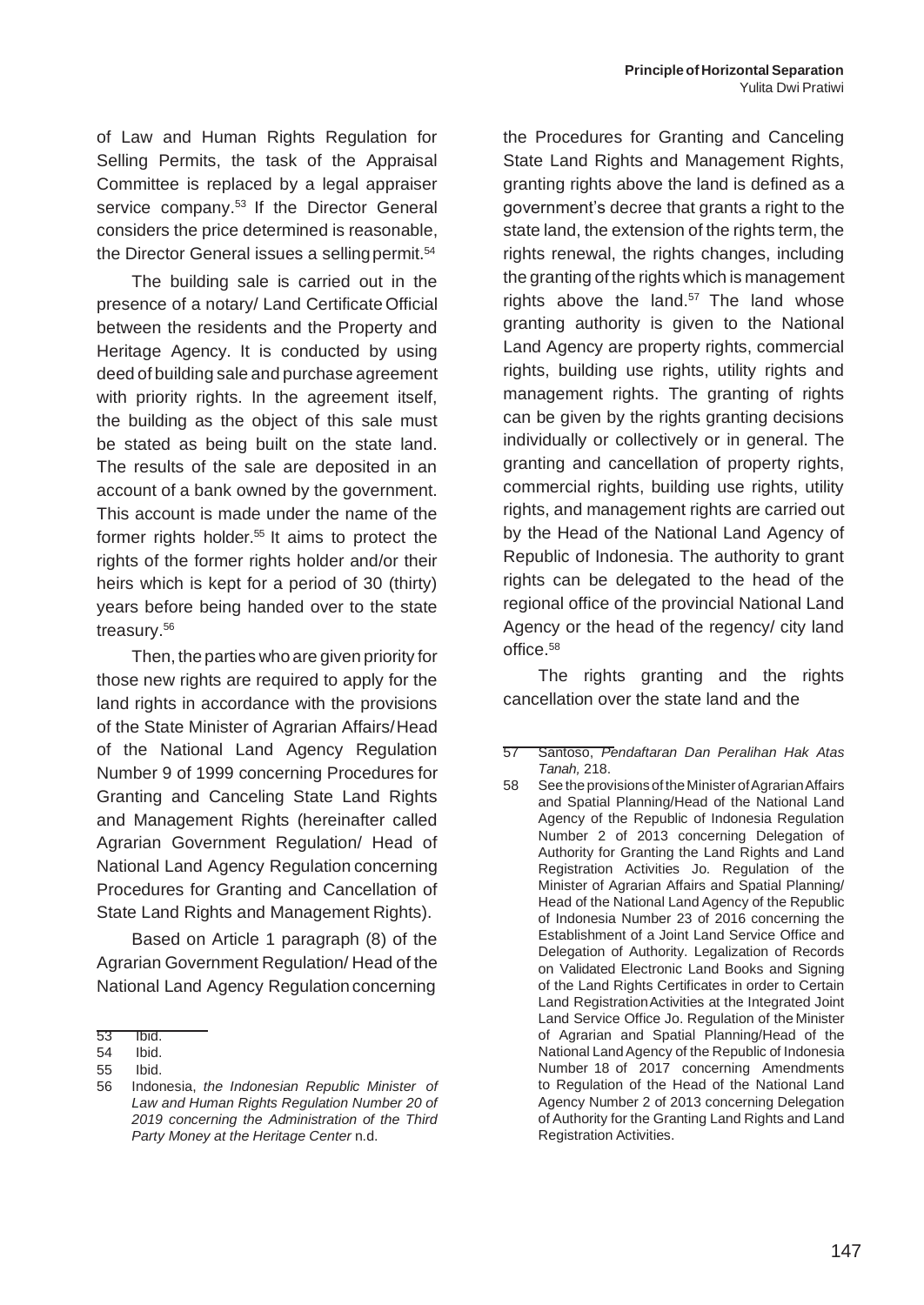management in terms of commercial rights, building use rights, utility rights and management rights need to pay attention to the transitional rules for the enactment of the Job Creation Law andGovernment Regulation Number 18 of 2021. Government Regulation Number 40 of 1996 (PP 40/1996) concerning Commerce Rights, Building Use Rights and Utility Rights is declared invalid. However, with regard to the laws and regulations which are the implementing provisions of PP 40/1996, it is declared to remain valid aslong as it does not conflict with PP 18/2021. PP 18/2021 regulates the granting of building use rights, commerce rights, utility rights and management rights. On that basis, the party who is given the priority for the rights granting then begin to register the land.

# **CLOSING**

#### **Conclusions**

The former western rights land which was not converted in 1980, automatically controlled by the state. The promulgation of PP 18/2021 which is the implementing regulation of the Job Creation Law, explicitly states that the written evidence of former western rights land is declared invalid and its status directly controlled by the state. Based on Presidential Decree Number 32 of 1979, the main priority is given to the former rights holders and the second priority is given to the people who have physically occupied or controlled the land.

The registration of former western rights land which is carried out directly by the former rights holders is based on a statement letter as stipulated in Article 95 paragraph (2) of PP 18/2021. When the holder of former Western rights is declared absent, the person who acts as physical controller over the land can apply for the granting of new land rights after the fulfillment of the requirements. The

requirements are related to the interests of the former holder of the land rights, who still have civil relations to the objects on the land, as a consequence of the horizontal separation principle in the National Land Law.

The absent of the former rights holder makes the Property and Heritage Agency as the manager or representative who will receive the compensation from the sale of the building. Then the given priority party can apply for the land rights in accordance with the provisions of the Minister of Agrarian Affairs Regulation/ Head of the NationalLand Agency Regulation Number 9 of 1999. In addition to these provisions, regarding the other land rights, PP 18/2021 need to be concerned as it is the latest regulation on land rights. On that basis, new rights can be granted and land registration can be carried out.

#### **Suggestions**

The procedure for granting the land rights over the state land of former western rights, especially whose owner is declared absent, is quite long procedure, whether at the District Court, Property and Heritage Agency and National Land Agency. Several stages of the process actually have the same substances or proofing mechanism. Consequently, in order to reform the national laws that provide legal certainty and pay attention more to the effectiveness and efficiency, it is necessary to harmonize laws that leads to institutional integration. In legal and institutional aspects, good governance is manifested in the form of legal and institutional interactions. Since legal and institutional interactions occur in each component of activity and also between the components of activity, the integration should be actualized at every level of legal and institutional interaction.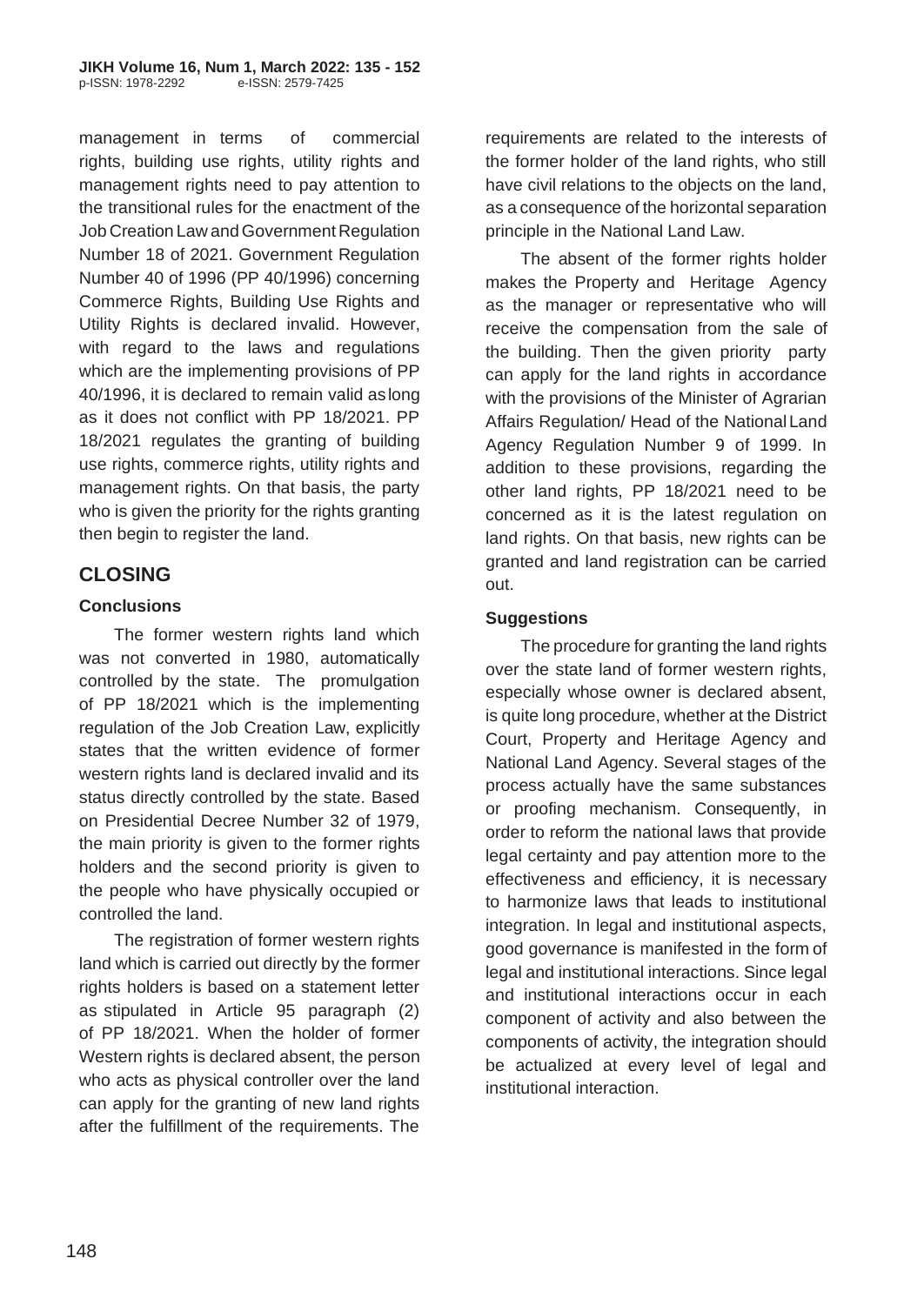## **ACKNOWLEDGEMENT**

Firstly, praise and gratitude will be prayed to God Almighty. Secondly, thank you for all the parties that have given tremendous support during the writing of this paper.

### **REFERENCES**

- Achmad, Mukti Fajar ND dan Yulianto. *Dualisme Penelitian Hukum Normatif & Empiris*. Yogyakarta: Pustaka Belajar, 2017.
- Ahmad Ulil Aedi, Sakti Lazuardi, Ditta Chandra Putri. "ARSITEKTUR PENERAPAN OMNIBUS LAWMELALUI TRANSPLANTASI HUKUM NASIONAL PEMBENTUKAN UNDANG-UNDANG (Architecture of the Application of Omnibus Law Through National Legal Transplantation Formation of Law)." *Jurnal Ilmiah Kebijakan Hukum* 14, no. 2 (2020): 1–18.
- Apriansyah, Nizar. "Peran Pemerintahan Dalam Pembentukan Kebijakan Hukum." *Jurnal Ilmiah Kebijakan Hukum* 10, no. 2 (2016): 187–196.
- Boedi Harsono. *Hukum Agraria Indonesia (Sejarah Pembentukan Undang-Undang Pokok Agraria, Isi Dan Pelaksanaannya)*. Jakarta: Djambatan, 2008.
- Budiman, Syarif. "ANALISIS HUBUNGAN ANTARA HUKUM DAN KEBIJAKAN PUBLIK : STUDI PEMBENTUKAN UU NO . 14 TAHUN 2008 ( Analysis of Relation Between Law and Public Policy : Abstrak." *Jurnal Ilmiah Kebijakan Hukum* 11, no. 14 (2017): 109–119.
- Dwiyatmi, Sri Harini. "Asas Pemisahan Horizontal (Horizontale Scheiding Beginsel) Dan Asas Perlekatan (Verticale Accessie) Dalam Hukum Agraria Nasional." *Refleksi Hukum: Jurnal Ilmu Hukum* 5, no. 1 (2020): 125–144.
- Efendi, Dyah Ochtorina Susanti dan A'an. *Penelitian Hukum (Legal Research)*. Jakarta: Sinar Grafika, 2014.
- Febriani, Nathania, and Endang Pandamdari. "Akibat Hukum Perjanjian Jual Beli Tanah Dengan Hak Eigendom Yang Tidak Dikonversi (Studi Putusan Mahkamah Agung Nomor 756 K/PDT/2019)." *Jurnal Hukum Adigama* 3, no. 1 (2020): 205– 228. https://journal.untar.ac.id/index. php/adigama/article/view/8898/5691.
- Ganindra, Devina Maya, and Faizal Kurniawan. "Kriteria Asas Pemisahan Horizontal Terhadap Penguasaan Tanah Dan Bangunan." *Yuridika* 32, no. 2 (2017): 228.
- Gayo, Ahyar Ari. "Perlindungan Hukum Hak Atas Tanah Adat (Studi Kasus Di Provinsi Aceh Khususnya Kabupaten Bener Meriah) (Legal Protection ForTitle Over Customary Land (Case Study In The Province Of Aceh In Particular, The Regency Of Bener Meriah))." *De Jure jurnal penelitian hukum* 18, no. 3 (2018): 15.
- Gayo, Ahyar Ari, and Nevey Varida Ariani. "Penegakan Hukum Konflik Agraria Yang Terkait Dengan Hak-Hak Masyarakat Adat Pasca Putusan Mk No.35/ Puu-X/2012." *Jurnal Penelitian Hukum De Jure* 16, no. 2 Juni (2016): 157–171.
- Handayani, Dwi. "Kajian Filosofis Prinsip Audi Et Alteram Partem Dalam Perkara Perdata." *Jurnal Ilmiah Kebijakan Hukum*  14, no. 2 (2020): 385.
- Indonesia. *Peraturan Menteri Hukum Dan Hak Asasi Manusia Republik Indonesia Nomor 20 Tahun 2019 Tentang Penatausahaan Uang Pihak Ketiga Pada Balai Harta Peninggalan*, n.d.
- ———. *Peraturan Pemerintah Nomor 18 Tahun 2021 Tentang Hak Pengelolaan, Hak Atas Tanah, Satuan Rumah Susun, Dan Pendaftaran Tanah*, 2021.
- Kristiyanto, Eko Noer. "URGENSI OMNIBUS LAW DALAM PERCEPATAN REFORMASI REGULASI DALAM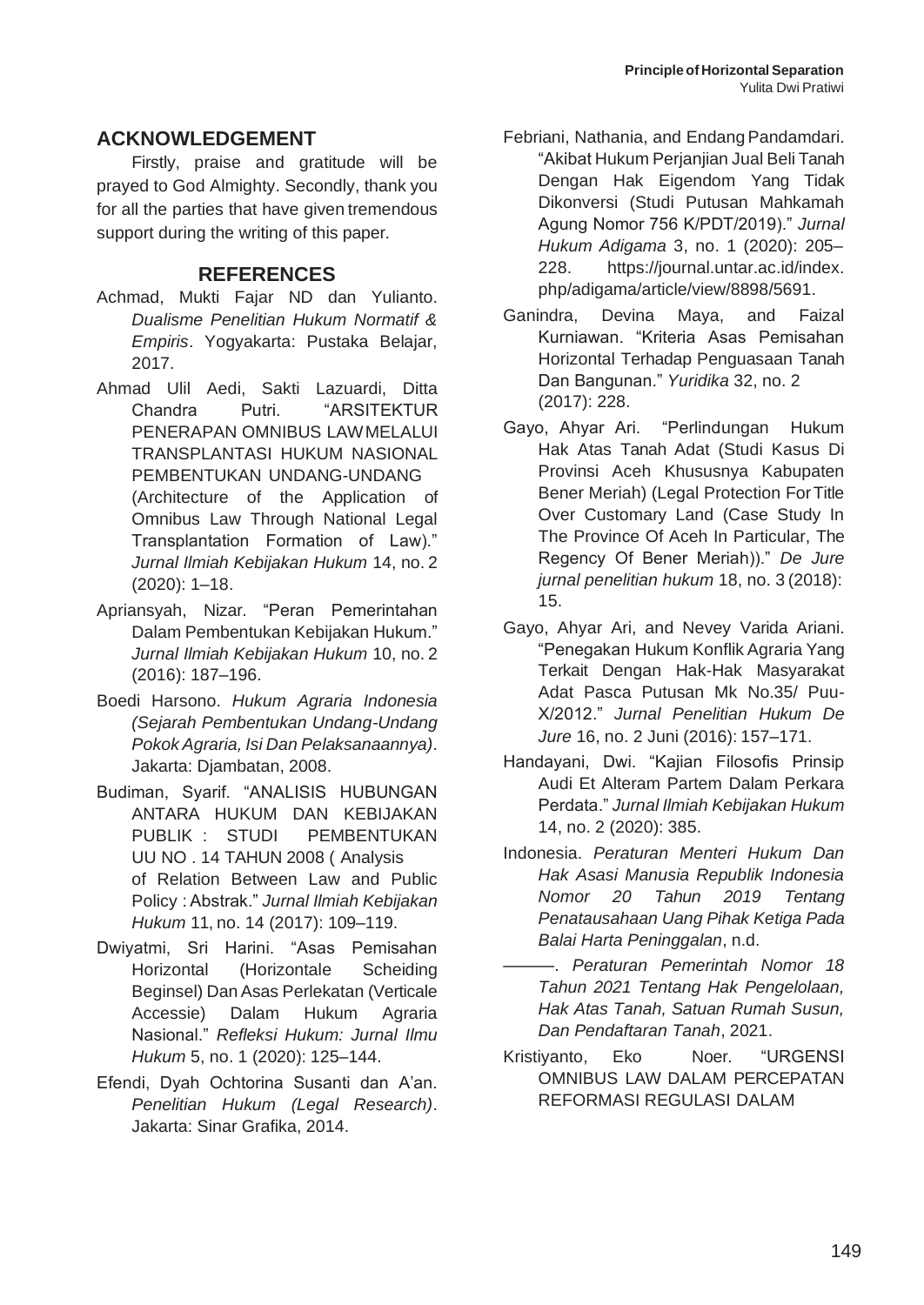PERSPEKTIF HUKUM PROGRESIF (The Urgency of Omnibus Law to Accelerate Regulatory Reform in The Perspective of Progressive Law)." *Jurnal Penelitian Hukum* 20, no. 2 (2020): 233– 244.

- Marzuki, Peter Mahmud. *Penelitian Hukum*. XV. Jakarta: Prenada Media Group, 2021.
- MKRI. *Putusan Mahkamah Konstitusi Nomor 91/PUU-XVIII/2020*. Indonesia, 2021.
- Mujiburohman, DianAries. "Legalisasi Tanah-Tanah Bekas Hak Eigendom: Kajian Putusan Nomor 17/Pdt.G/2014/PN.PKl." *Jurnal Yudisial* 14, no. 1 (2021): 130.

———. "Problematika Pengaturan Tanah Negara Bekas Hak Yang Telah Berakhir." *Jurnal Bhumi* 2, no. 2 (2016): 155.

- Pardede, Marulak. "Hak Menguasai Negara Dalam Jaminan Kepastian Hukum Kepemilikan Hak Atas Tanah Dan Peruntukkannya (State's Right To Take Possesion Legal Certainty OnTittle Over Land and Land Designation)." *Jurnal Penelitian Hukum* 19, no. 4 (2019): 405– 420.
- Parlindungan, A.P. *Hak Pengelolaan Menurut Sistem Undang-Undang Pokok Agraria*. Bandung: Mandar Maju, 1989.
- Purwoatmodjo, Cicilia Putri Andari dan Djumadi. "Akibat Hukum Asas Pemisahan Horizontal Dalam Peralihan Hak Atas Tanah." *Jurnal Notarius* 12, no. 2 (2019): 707.
- Ranita Eka Setiyarni, Dkk. "Pemberian Hak Atas Tanah Negara Di Kantor Pertanahan Kota Administrasi Jakarta Timur." *Jurnal Krisna Law* 3, no. 2 (2021): 7.
- Santoso, Urip. *Hukum Agraria & Hak-Hak Atas Tanah, Kencana*. Jakarta: Kencana, 2008.
	- ———. "Pembebanan Hak Sewa Untuk Bangunan Atas Tanah Hak Milik: PerspektifAsas Dan Pembuktian." *Jurnal Yuridika* 33, no. 2 (2018): 339.

———. *Pendaftaran Dan Peralihan Hak Atas Tanah*. Jakarta: Kencana, 2010.

- Simarmata, Rikardo."Orientasi Negara Dalam Pendaftaran Tanah Adat Di Indonesia." *The Indonesian Journal of Socio-Legal Studies* 1, no. 1 (2021).
- Simatupang, Taufik H. "Peran Perancang Peraturan Perundang-Undangan Kantor Wilayah Kementerian Hukum Dan HAM Dalam Rangka Harmonisasi Peraturan Daerah." *Jurnal Ilmiah Kebijakan Hukum*  11, no. 1 (2017): 12–25.
- Soetikno, Iman. *Hukum Agraria Indonesia*. Yogyakarta: Gadjah Mada University Press, 1990.
- Suntoro, Agus. "Tinjauan Hak Asasi Manusia Terhadap Regulasi Pengadaan Tanah Bagi Kepentingan Umum." *Jurnal HAM*  10, no. 2 (2019): 217.
- Triningsih, Anna, and Zaka Firma Aditya. "Pembaharuan Penguasaan Hak Atas Tanah Dalam Perspektif Konstitusi." *Jurnal Rechts Vinding: Media Pembinaan Hukum Nasional* 8, no. 3 (2019): 329.
- *Keputusan Presiden Republik Indonesia Nomor 32 Tahun 1979 Tentang Pokok-Pokok Kebijaksanaan Dalam Rangka Konversi Hak-Hak Barat*. Indonesia, n.d.
- *Kitab Undang-Undang Hukum Perdata*. Indonesia, n.d.
- *Peraturan Menteri Agraria Nomor 2 Tahun 1960 Tentang Pelaksanaan Ketentuan Undang-Undang Pokok Agraria*, 1960.
- *Peraturan Menteri Hukum Dan HAM No. M.02-HT.05.10 Tahun 2005 Jo. Peraturan Menteri Hukum Dan HAM No. 27 Tahun 2013 Tentang Perubahan Atas Peraturan Menteri Hukum Dan HAM No. M.02-HT.05.10 Tahun 2005 Tentang Permohonan Izin Pelaksanaan Penjualan Harta Keka*, n.d.
- *Peraturan Pemerintah Republik Indonesia Nomor 18 Tahun 2021 Tentang Hak Pengelolaan, Hak Atas Tanah Satuan Rumah Susun Dan Pendaftaran Tanah*, 2021.